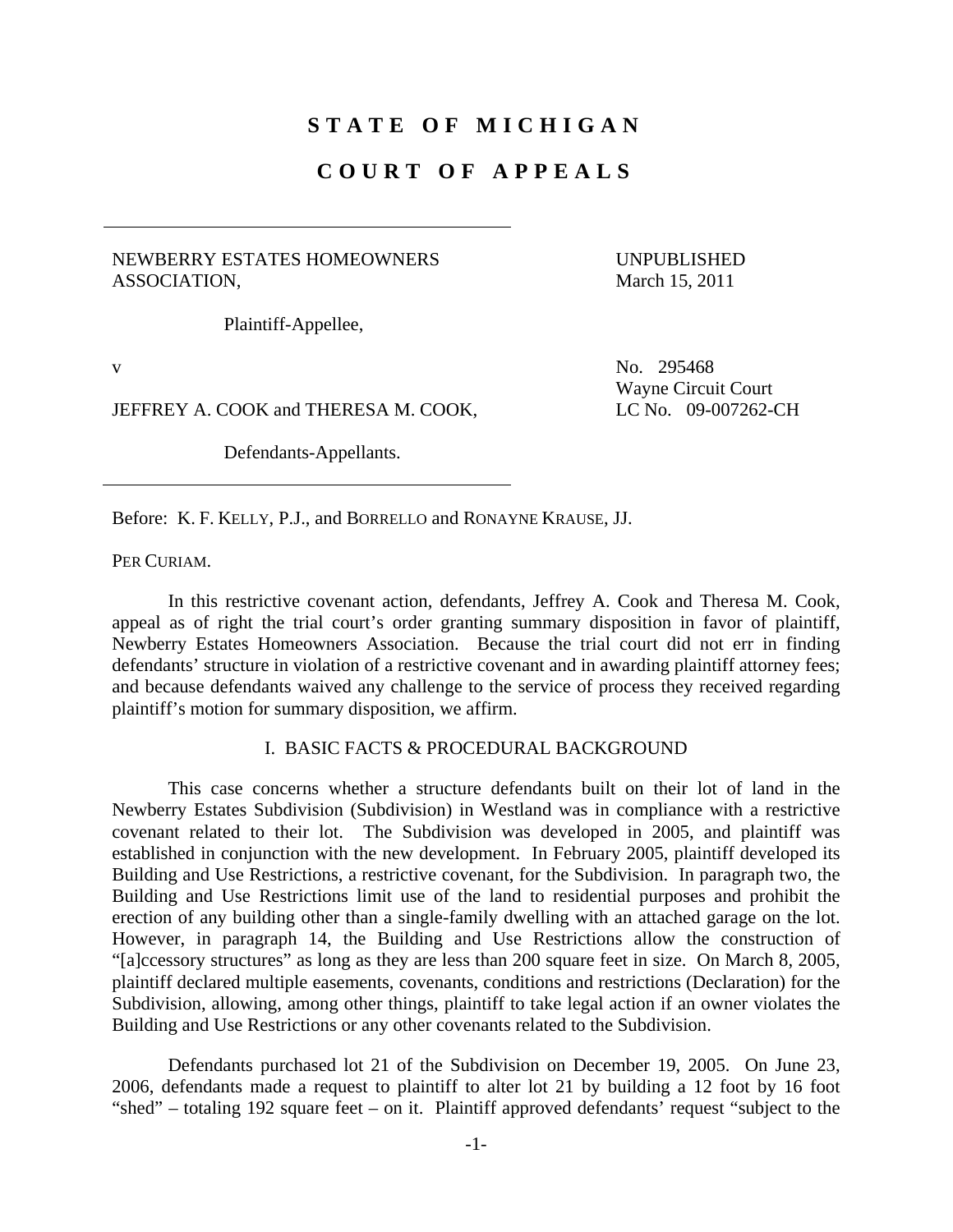community's governing documents." In May or July 2008, defendants filed for a permit from the city of Westland, and the city approved the request. On July 20, 2008, defendants began construction on the structure. After construction began, plaintiff received more than one complaint regarding defendants' structure and, on July 27, 2008, plaintiff asked defendants if they could inspect the structure. On August 1, 2008, plaintiff informed defendants that the structure was not in compliance with the Building and Use Restrictions. Plaintiff asked defendants to stop construction on the structure or otherwise comply with the Building and Use Restrictions.

 On March 27, 2009, plaintiff filed a complaint against defendants, alleging that, in erecting the structure, defendants were in breach of the Building and Use Restrictions and the Declaration and asking the trial court to order defendants to remove the structure. Defendants filed an answer and affirmative defenses in response to plaintiff's complaint on May 28, 2009, denying they were breaching the Building and Use Restrictions.

 On October 6, 2009, plaintiff filed a motion for summary disposition pursuant to MCR  $2.116(C)(9)$  and  $(C)(10)$ . Plaintiff argued that defendants failed to state a valid defense to plaintiff's claim that they were in breach of the Building and Use Restrictions. Plaintiff also contended that there was no genuine issue of material fact and plaintiff was entitled to judgment as a matter of law because defendants built "a two story outbuilding clearly in violation of the Subdivision's restrictive covenants." Plaintiff further posited that it was entitled to attorney fees under contractual provisions in the Declaration.

 On October 30, 2009, defendants also filed a motion for summary disposition. Defendants argued that plaintiff's claim was barred by "estoppel, misrepresentation, lack of clean hands, and negligent inducement[,]" and defendants were entitled to summary disposition under MCR 2.116(C)(7). Defendants further contended that they were entitled to summary disposition pursuant to MCR  $2.116(C)(8)$  because plaintiff failed to state a claim upon which relief could be granted. Finally, defendants posited that, under MCR  $2.116(C)(10)$ , there was no genuine issue of material fact and they were entitled to judgment as a matter of law because the structure they built conformed to plaintiff's Building and Use Restrictions.

 On November 6, 2009, a hearing was held on plaintiff's motion for summary disposition. At the hearing, defendants informed the trial court that they had not received service of process of plaintiff's motion for summary disposition and so did not have sufficient notice regarding the hearing on the motion. Still, defendants asked the trial court to treat their motion for summary disposition as a response to plaintiff's motion for summary disposition and proceed with the hearing. The trial court agreed. At the end of the hearing, the trial court concluded that defendants' structure violated paragraphs two, six, and 14 of the Building and Use Restrictions and granted plaintiff's motion for summary disposition. The trial court ordered defendants to pay \$2,700 in attorney fees and \$294.66 in costs. On November 23, 2009, the trial court issued a written order granting plaintiff's motion for summary disposition and ordered defendants to remove the structure within 30 days. If defendants failed to remove the structure with 30 days, the trial court granted plaintiff permission to abate or remove the structure at defendants' expense. Defendants now appeal.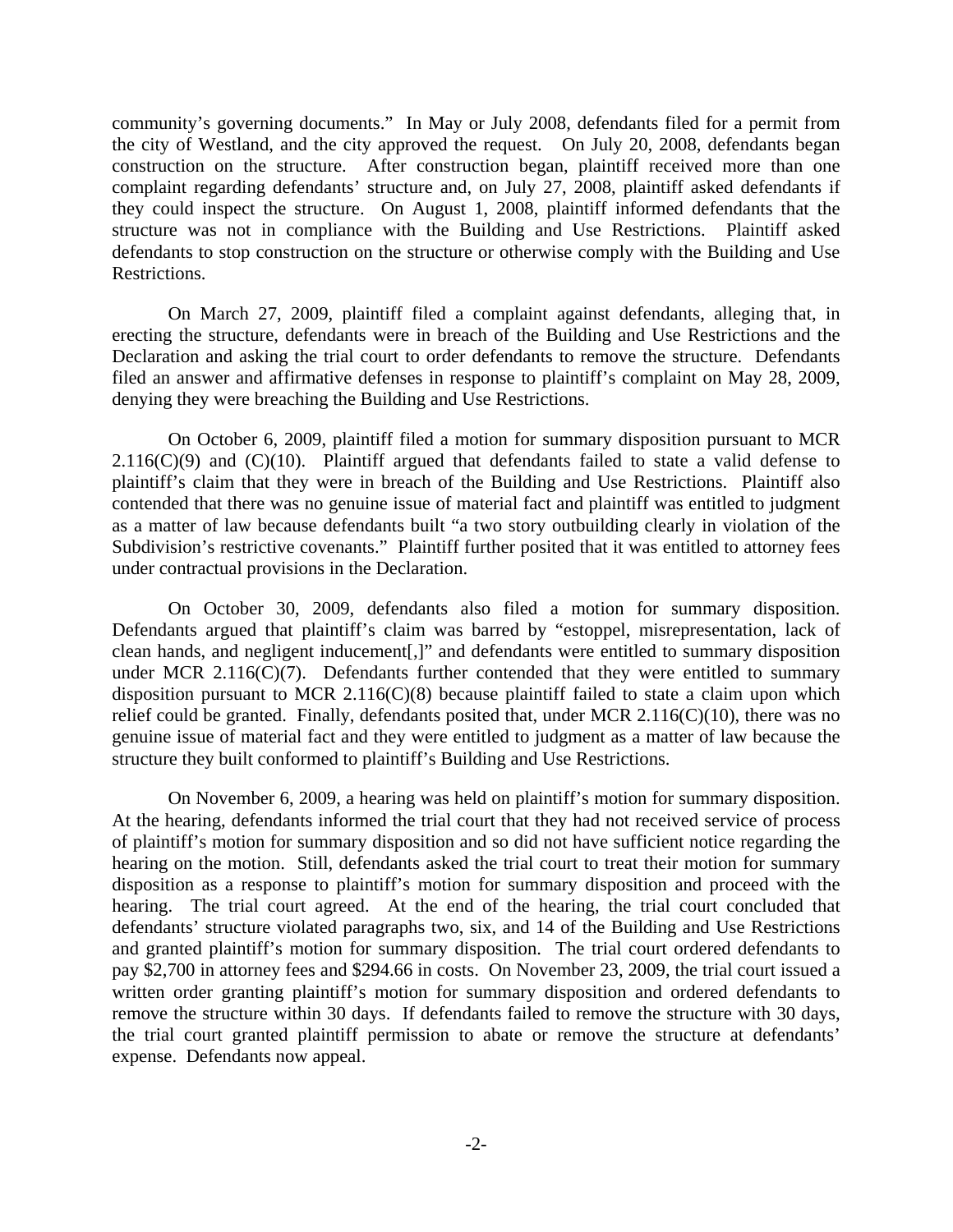#### II. RESTRICTIVE COVENANT

 Defendants contend that the trial court erred in granting plaintiff's motion for summary disposition because the structure defendants built was in compliance with the Building and Use Restrictions of the Subdivision and plaintiff is estopped from claiming a breach of the Building and Use Restrictions since plaintiff granted defendants permission to build the structure. We disagree.

 We review de novo a motion for summary disposition and view the evidence with regard to each issue in the light most favorable to the nonmoving party. *Robertson v Blue Water Oil Co*, 268 Mich App 588, 592; 708 NW2d 749 (2005). Since the trial court relied upon evidence not available in the pleadings, we review the trial court's decision under MCR 2.116(C)(10). *Silberstein v Pro-Golf of American, Inc*, 278 Mich App 446, 457; 750 NW2d 615 (2008). A motion brought pursuant to MCR  $2.116(C)(10)$  should be granted when, considering the affidavits, pleadings, depositions, admissions, and other documentary evidence, there is no genuine issue of material fact and the moving party is entitled to judgment as a matter of law. *Miller v Purcell*, 246 Mich App 244, 246; 631 NW2d 760 (2001). A genuine issue of material fact exists when the record, drawing all reasonable inferences in favor of the nonmoving party, "leaves open an issue upon which reasonable minds might differ." *West v GMC*, 469 Mich 177, 183; 665 NW2d 468 (2003).

 "Negative covenants restricting land use are grounded in contract." *Mable Cleary Trust v Edward-Marlah Muzyl Trust*, 262 Mich App 485, 491; 686 NW2d 770 (2004). "A covenant is a contract created with the intention of enhancing the value of property and is a valuable property right." *Id.* When interpreting a restrictive covenant, if the intent of the parties is clearly ascertainable, a court must give effect to the instrument as a whole. *Brown v Martin*, Mich App \_\_\_; \_\_\_ NW2d \_\_\_ (Docket No. 289030, issued July 15, 2010), slip op, p 3. If clearly established by proper instruments, restrictions for residential purposes are favored and will be vigorously enforced. *O'Connor v Resort Custom Builders, Inc*, 459 Mich 335, 343; 591 NW2d 216 (1999).

 The trial court concluded that, in building their structure, defendants were in violation of sections two, six, and 14 of the Subdivision's restrictive covenant, the Building and Use Restrictions, which read:

2. No lot shall be used except for residential purposes. *No building shall be erected, altered, placed or permitted to remain on any lot* other than one detached single-family dwelling not to exceed two (2) stories in height with a private attached garage for not more than three (3) cars.

\* \* \*

6. No structure of a temporary character, trailer, tent, shack, barn or other outbuildings shall be placed on any lot at any time, either temporarily or permanently, except a structure to be used by builders for storage of materials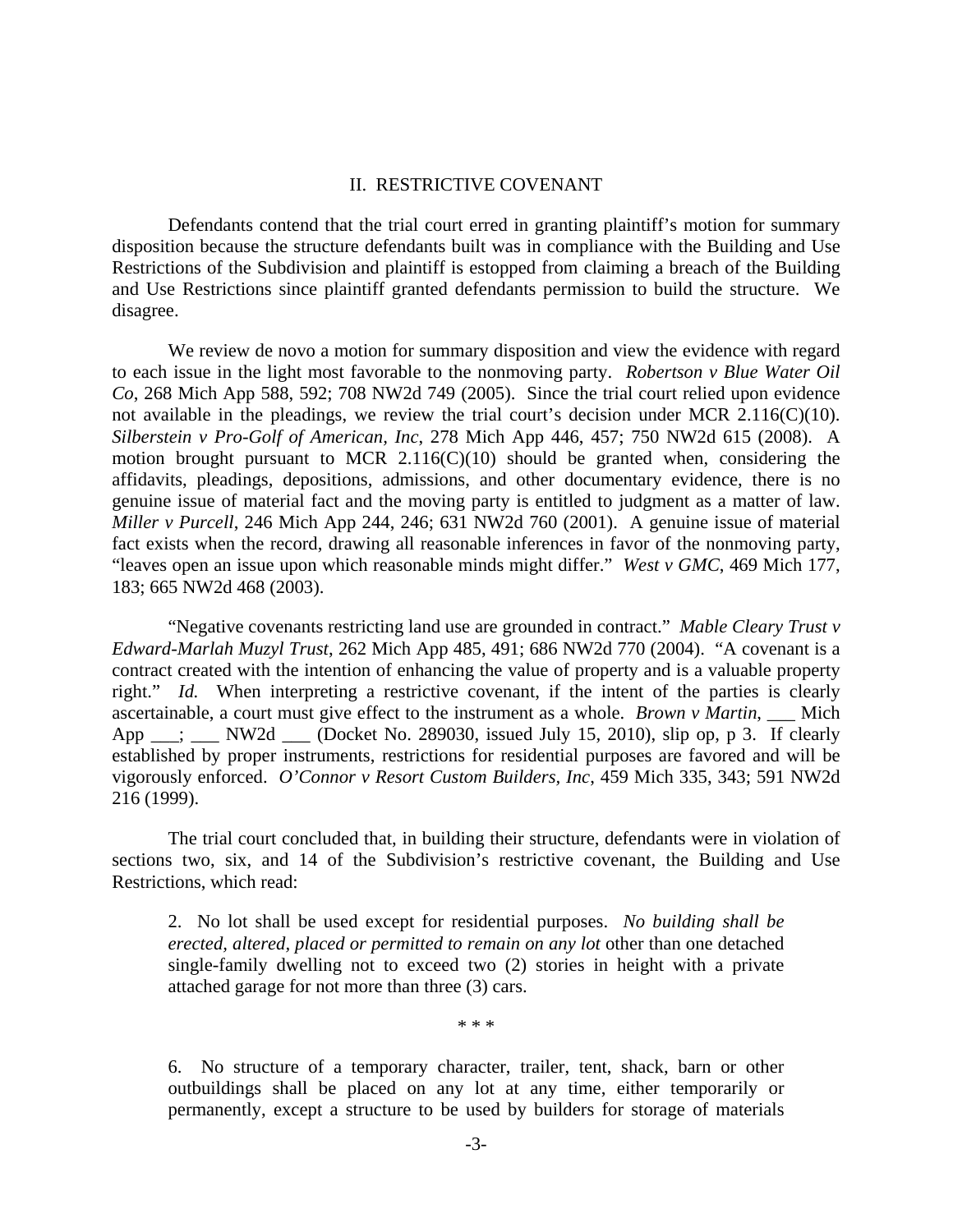during the construction period or for a sales trailer for marketing purposes during the construction and sales period. This provision shall not be deemed to prohibit the storage of trailers or other vehicles within garages in conformance with paragraph 14 below.

\* \* \*

14. No inoperative vehicles, commercial vehicles, house trailers or mobile trailers, boats or boat trailers shall be permitted to be parked or stored on any lot in said subdivision unless such vehicles are parked or stored in a garage on said lot which conforms to the requirements pertaining to the construction of garages as set forth above in paragraph 2. *Accessory structures shall be permitted, but not greater than 200 square feet in size* . . . . [Emphasis added.]

 Defendants argue that their structure is a permitted "accessory structure" under section 14 because the structure was less than 200 square feet in size. We disagree. Defendants are correct that accessory structures are permitted under section 14 as long as they are smaller than 200 square feet, but only with respect to the type of vehicles contained in section14. However, an accessory structure must also comply with the other provisions of the Building and Use Restrictions. Section two prohibits the erection of buildings, other than one single family dwelling on each of the lots, and section six forbids the construction of outbuildings of a temporary character. Even viewing the evidence in the light most favorable to defendants, we conclude that defendants' structure was a building, which was prohibited under section two of the Building and Use Restrictions, rather than merely an accessory structure. Although the structure was less than 200 square feet, it was two stories tall and, as evidenced by defendants' neighbor's affidavit and photographs, interfered with the neighbor's enjoyment of her property. Moreover, there was no evidence that it was used to store vehicles as set forth in section 14. To protect the property values in the Subdivision, plaintiff's Building and Use Restrictions clearly disallow the structure defendants built. As a result, we conclude that there is no genuine issue of material fact and plaintiff is entitled to judgment as a matter of law. The trial court did not err in granting plaintiff's motion for summary disposition.

 Moreover, defendants' argument that plaintiff is estopped from claiming a breach of the Building and Use Restrictions because it granted defendants permission to build the structure is without merit. Plaintiff's approval of defendants' structure was conditional upon the work being "performed in accordance with [the] community's governing documents[.]" Defendants' violation of section two of the Building and Use Restrictions contravened the conditional acceptance. Additionally, plaintiff approved a structure that was very different from the structure defendants built. Defendants indicated to plaintiff that they intended to build a 12 by 16 foot "shed" that was seven feet tall and made by Heartland. In reality, defendants built a 12 by 16 foot two story building, built by another company. As a result, defendants may not now rely upon that conditional acceptance as a defense.

#### III. ATTORNEY FEES

 Defendants further posit that the trial court erred in awarding plaintiff attorney fees and costs. We disagree. We review the award of attorney fees for an abuse of discretion. *Ypsilanti*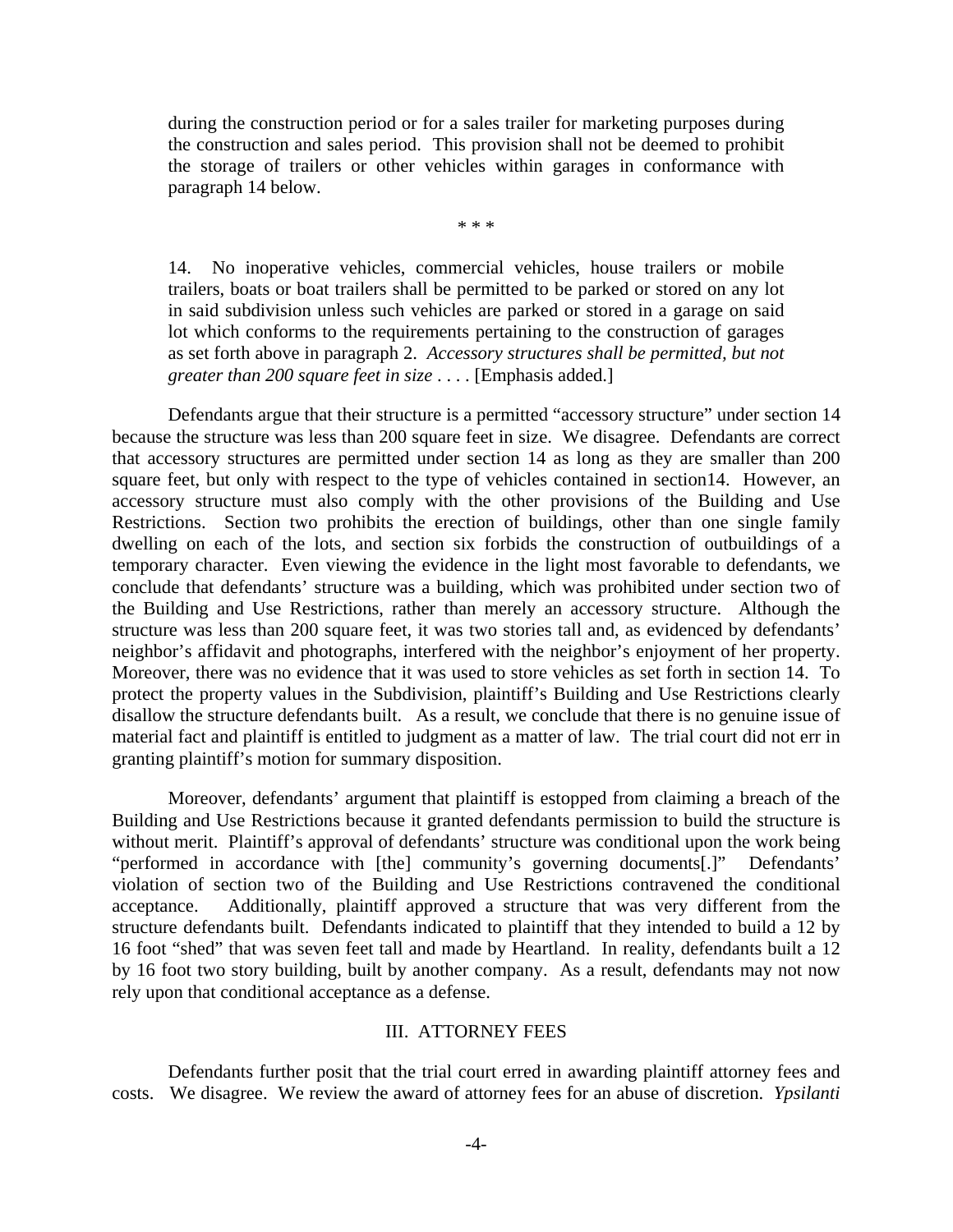*Charter Twp v Kircher*, 281 Mich App 251, 286; 761 NW2d 761 (2008). Questions of fact underlying the award of attorney fees are reviewed for clear error and questions of law are reviewed de novo. *Id.* "An abuse of discretion occurs when the court's decision falls outside the range of reasonable and principled outcomes." *Id.*

 Generally, absent a statute, rule or contractual provision providing for the payment of attorney fees, attorney fees are not awardable. *Watkins v Manchester*, 220 Mich App 337, 342; 559 NW2d 81 (1996). On the other hand, "[t]he parties to a contract may include a provision that the breaching party will be required to pay the other side's attorney fees and such provisions are judicially enforceable." *Zeeland Farm Servs, Inc, v JBL Enterprises, Inc*, 219 Mich App 190, 195; 555 NW2d 733 (1996). Nonetheless, recovery is limited to reasonable, rather than actual, attorney fees. *Id.* at 195-196.

 The trial court awarded plaintiff attorney fees as a result of a contractual obligation in the Declaration. Article V of the Subdivision's Declaration reads:

**Section 1. Remedies for Violations.** For a violation or breach of any of these reservations, covenants, conditions, restrictions, and rules and regulations of this Declaration or *any of the provisions set forth in the above referenced Building and Use Restrictions*, the Declarant, the Association, or any member of the Association, shall have the right to proceed at law or in equity to compel a compliance with the terms hereof or to prevent or obtain damages for the violation or breach of any provision hereof or to seek relief as follows:

**a. Legal Action.** Failure to comply with any of the terms or provisions of this Declaration or *the Building and Use Restrictions* shall be grounds for relief, which may include, without intending to limit the same, an action to recover sums due for damages, *injunctive relief*, foreclosure of lien (if there exists a default in payment of assessments) or any combination thereof, and such relief may be sought by the Declarant or the Association.

 **b. Recovery of Costs.** In any proceeding which arises because of any alleged default under this Declaration or the Building and Use Restrictions, then the Declarant, the Association or the member of the Association seeking enforcement, if successful, shall be entitled to recover the costs of the proceeding and *such reasonable attorney's fees* (not limited to statutory fees) as may be determined by the court.

 **c. Abatement.** The violation of any of the provisions of this Declaration, the Building and Use Restrictions, or rules and regulations duly adopted by the Association shall also give the Declarant or the Association the right, in addition to the rights set forth above, to enter upon any Assessment Unit, or any of the Common areas, where reasonably necessary, and summarily remove, abate or rectify, at the expense of the person or entity committing the infraction, any structure,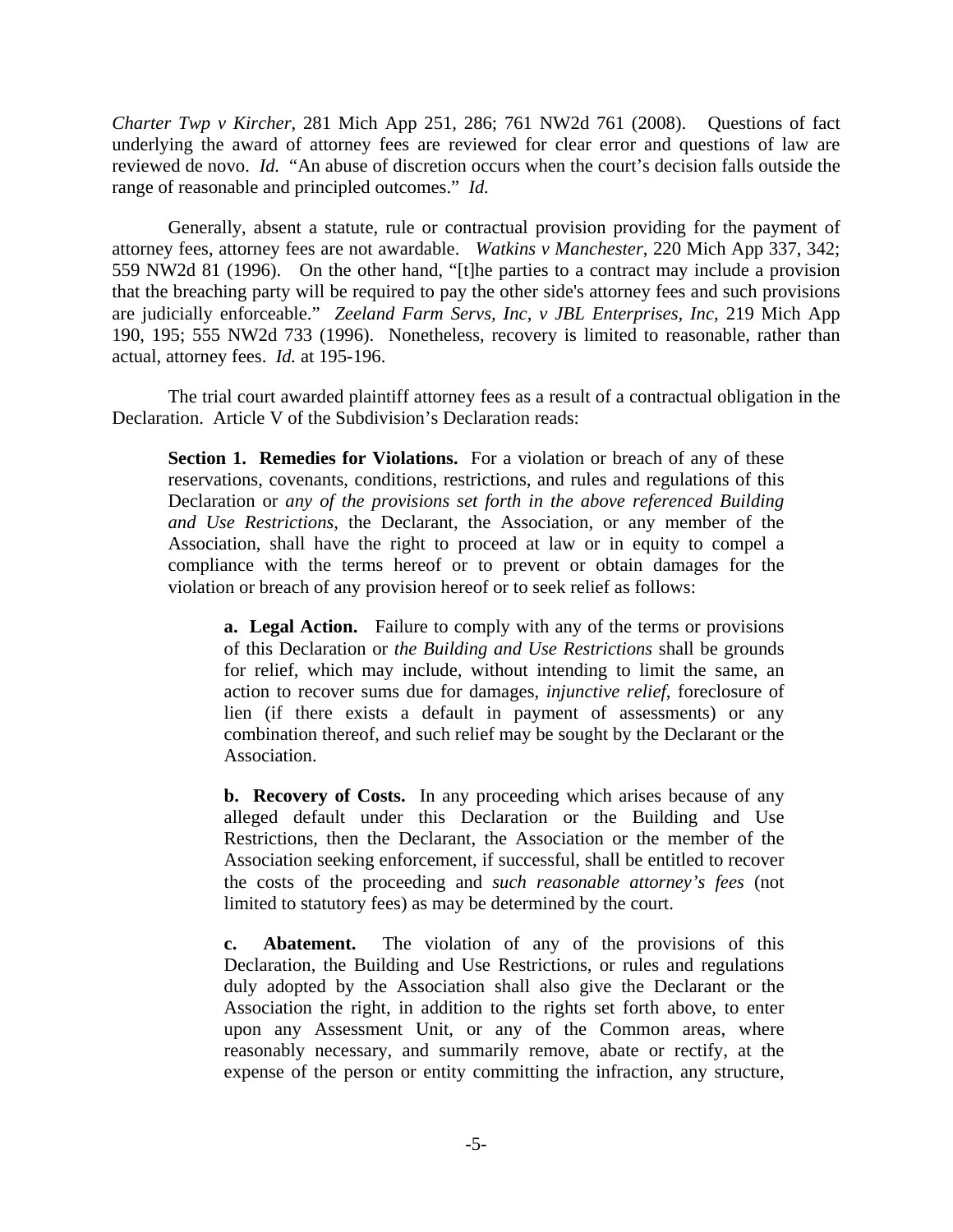thing or condition maintained contrary to the provisions of this Declaration. [Emphasis added.]

 The trial court did not abuse its discretion in awarding plaintiff attorney fees. Defendants are right that plaintiff was not entitled to attorney fees under a statute or a court rule. However, the Declaration clearly provides that plaintiff is contractually assured attorney fees because defendants violated the Building and Use Restrictions. Accordingly, the award of attorney fees was not outside the range of principled outcomes.

 Defendants contend that they are not required to pay attorney fees to plaintiff because the Building and Use Restrictions and the Declaration were not recorded until August 8, 2005, after defendants obtained equitable title to the property on April 3, 2005, and consequently, the restrictive covenants do not apply to them. Defendants cite to no legal authority that a restrictive covenant must be recorded prior to the acquisition of equitable title to be effective. As a result, this issue has been abandoned. *Hughes v Almena Twp*, 284 Mich App 50, 72; 771 NW2d 453 (2009) ("The failure to cite sufficient authority results in the abandonment of the issue on appeal").<sup>1</sup> Consequently, we need not address defendants' argument and cannot conclude that the trial court erred in awarding plaintiff attorney fees.

## IV. NOTICE

 Finally, defendants contend that the trial court erred in hearing plaintiff's motion for summary disposition because plaintiff failed to timely serve defendants with the motion and, as a result, defendants lacked notice of the hearing on the motion. We need not address this issue because defendants waived it at the hearing on plaintiff's motion for summary disposition. A waiver is "an intentional relinquishment of a known right[,]" usually accomplished "by acts which indicate an intent to relinquish it." *The Cadle Co v City of Kentwood*, 285 Mich App 240, 254; 776 NW2d 145 (2009) (internal quotation marks omitted). At the hearing, defense counsel indicated that defendants did not receive plaintiff's motion for summary disposition in a timely manner, but they were willing to proceed with the hearing on plaintiff's motion anyway. Such a concession amounted to a waiver, and defendants may not now claim that they lacked notice.

 $\overline{a}$ 

<sup>&</sup>lt;sup>1</sup> Moreover, the corporate warranty deed, attached to defendants' brief on appeal and relied upon by defendants to support their contention that they had equitable title on April 3, 2005, was not submitted to the trial court and, as a result, may not be considered here. Appellate review is limited to the record filed with the trial court. MCR 7.210(A); *Kent Co Aeronautics Bd v Dep't of State Police*, 239 Mich App 563, 580; 609 NW2d 593 (2000). A party may not enlarge the record on appeal by submitting documents not presented to the trial court. *Id.*